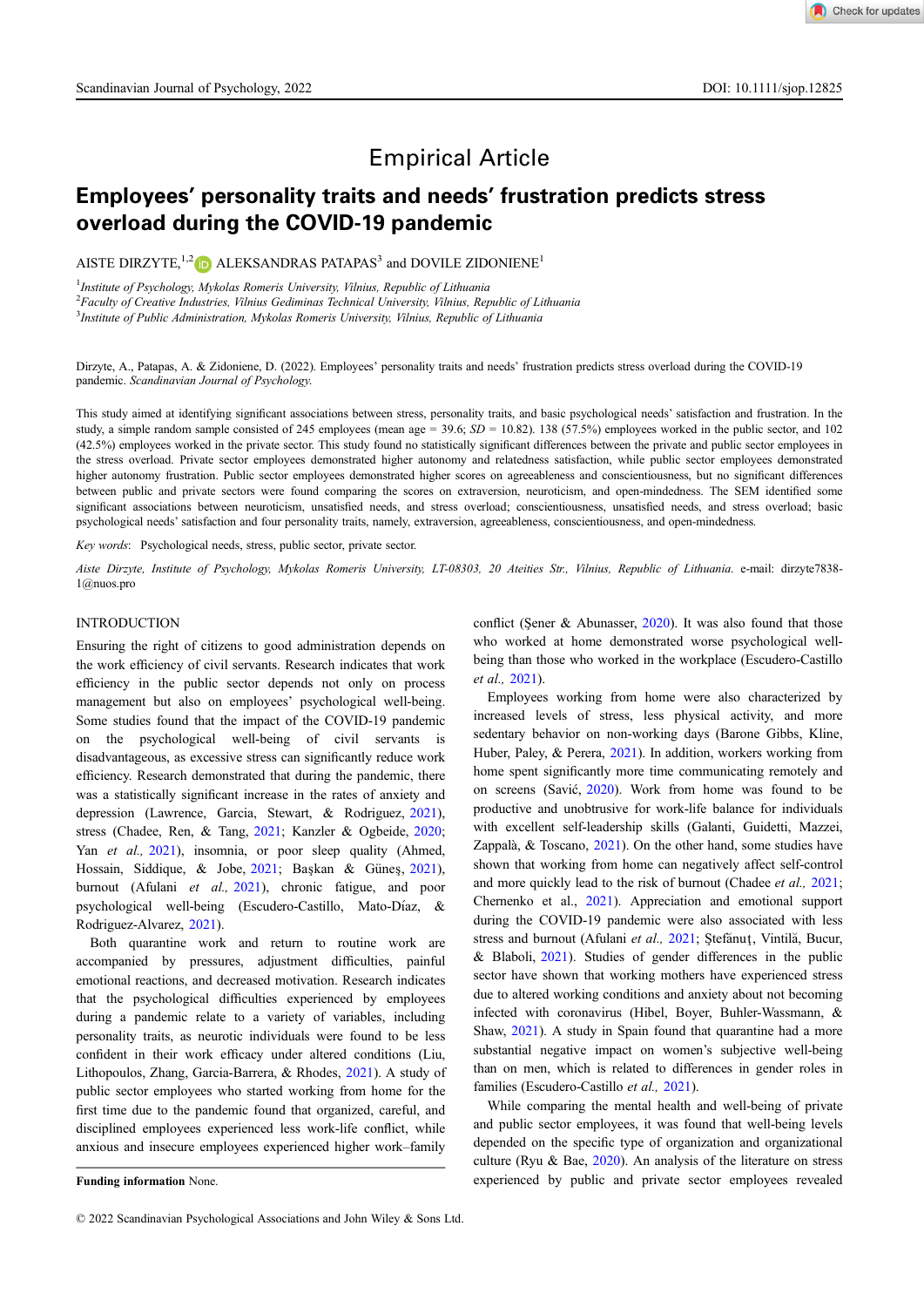diverse data. For example, one study found that public sector employees were more stressed than private-sector employees (Chegini, [2019](#page-8-0)), but another study demonstrated that privatesector employees were more stressed than public sector employees (Subramanian & Kruthika, [2012](#page-8-0)). Big Five personality domains have been extensively analyzed applying the NEO personality inventory (Costa & McCrae, [1995\)](#page-8-0) or the Big Five Inventory-2 (Soto & John, [2017\)](#page-8-0) in various contexts, including work, education, or sports. For example, research demonstrated that neuroticism is related to diminished employees' self-efficacy during the pandemic (Liu et al., [2021](#page-8-0)) and higher work–family conflict (Sener & Abunasser, [2020\)](#page-8-0), while conscientiousness is related to employees' better self-regulation and work-life balance.

This study aimed at identifying significant associations between personality traits, basic psychological needs satisfaction and frustration, and stress overload. It was hypothesized that public sector employees would demonstrate lower scores on basic psychological needs' satisfaction, higher stress overload, but their personality traits would not differ significantly from private sector employees' personality traits. It was also hypothesized that neuroticism and basic psychological needs' frustration predict higher stress overload during the COVID-19 pandemic.

#### MATERIALS AND METHODS

In this study, a simple random sample consisted of 245 employees. Their age ranged from 21 to 64 years (Mean = 39.6;  $SD = 10.82$ ), and 67% of the respondents were females. 138 (57.5%) employees worked in the public sector, and 102 (42.5%) employees worked in the private sector. The majority of respondents hold Master (55.8%) or Bachelor (32.9%) degree, some (4.2%) hold Doctoral degree. Most of the participants indicated that during the pandemic they work remotely (48.3%) or their work is mixed (29.6%), but some respondents reported that they work at the workplace (21.3%).

The procedure was administered online and followed the General Data Protection Regulation (GDPR) guidelines and the requirements of the Helsinki Declaration. This study applied three instruments, the translated Lithuanian version of the Big Five Inventory-2 (Soto & John, [2017\)](#page-8-0), the translated Lithuanian version of the Short Stress Overload Scale (SOS-S) (Amirkhan, [2018\)](#page-8-0), and the translated Lithuanian version of the Basic Psychological Needs Satisfaction and Frustration Scale (BPNSFS).

Personality traits were measured by the Big Five Inventory-2 (BFI-2), which uses 60 items to hierarchically assess the Big Five personality domains and 15 more-specific facet traits (Soto & John, [2017\)](#page-8-0). Stress level was measured by a 10-item SOS-S (Amirkhan, [2018\)](#page-8-0), in which the event load subscale evaluated perceived environmental demands, and the personal vulnerability subscale assessed perceived inadequacy to environmental demands. Participants were asked how they felt in the past week and were expected to rate statements using a 5-point Likert scale ranging from "not at all" to "a lot."

Needs satisfaction and frustration were measured by the Basic Psychological Needs Satisfaction and Frustration Scale (Chen et al., [2015\)](#page-8-0), which contains 24 items assessing three needs satisfaction subscales: Autonomy Satisfaction (4 items, e.g., "I feel that my choices express who I really am"), Competence Satisfaction (4 items, e.g., "I feel capable at what I do"), and Relatedness Satisfaction (4 items, e.g., "I feel that people I care about also care about me"); and three needs frustration subscales: Autonomy Frustration (4 items, e.g., "I feel forced to do many things I wouldn't choose to do"), Competence Frustration (4 items, e.g., "I feel like a failure because of the mistakes I make"), and Relatedness Frustration (4 items, e.g., "I feel the relationships I have are just superficial"). Respondents registered their responses on a 5-point Likert scale ranging from "I completely disagree" to "I completely agree". For reliability analysis, Cronbach's alpha indexes were calculated. Cronbach alphas for the used instruments (BFI-2, SOS-S, BPNSFS) in this research sample are presented in Table 1.

For data analysis the authors used SPSS v.26.0. The structural equation modelling (SEM), confirmatory factor analysis (CFA) models were conducted using AMOS v.26.0. The Shapiro–Wilk test showed the departure from normality for the variables of agreeableness W  $(231) = 0.986$ ,  $p = 0.021$ ; neuroticism, W  $(231) = 0.984$ ,  $p = 0.012$ ; personal vulnerability,  $W$  (238) = 0.954,  $p < 0.001$ ; event load,  $W$  $(238) = 0.974$ ,  $p < 0.001$ ; autonomy satisfaction,  $W$   $(210) = 0.981$ ,  $p = 0.005$ , autonomy frustration  $W(210) = 0.986$ ,  $p = 0.032$ , relatedness satisfaction,  $W$  (210) = 0.960,  $p < 0.001$ , relatedness frustration W  $(210) = 0.969$ ,  $p < 0.001$ , competence satisfaction, W  $(210) = 0.941$ ,  $p < 0.001$ , competence frustration  $W(210) = 0.959$ ,  $p < 0.001$ . However, the data were normally distributed for the following variables: extraversion W  $(231) = 0.991$ ,  $p = 0.168$ , conscientiousness W  $(231) = 0.989$ ,  $p = 0.084$ , open-mindedness  $W(231) = 0.993$ ,  $p = 0.371$ .

Similarly, Kolmogorov–Smirnov test showed that data were nonnormally distributed for the variables of agreeableness  $D(231) = 0.068$ ,  $p = 0.0012$ ; conscientiousness  $D(231) = 0.063$ ,  $p = 0.0026$ , neuroticism, D (231) = 0.089,  $p = 0.0001$ ; personal vulnerability, D (238) = 0.124,  $p < 0.001$ ; event load,  $D(238) = 0.087, p < 0.001$ ; autonomy satisfaction, D (210) = 0.101,  $p < 0.001$ , autonomy frustration D (210) = 0.078,  $p = 0.004$ , relatedness satisfaction, D (210) = 0.145,  $p < 0.001$ , relatedness frustration  $D$  (210) = 0.127,  $p < 0.001$ , competence satisfaction,  $D (210) = 0.194$ ,  $p < 0.001$ , competence frustration  $D$  $(210) = 0.135$ ,  $p \le 0.001$ . However, the data were normally distributed for the following variables: extraversion  $D(231) = 0.057$ ,  $p = 0.062$ , openmindedness  $D(231) = 0.056$ ,  $p = 0.078$ .

#### RESULTS

Means, standard deviations, and correlations between the BFI-2 subscales in this study are reported in Table [2.](#page-2-0)

Means, standard deviations, and correlations between the BPNSFS subscales in this study are reported in Table [3](#page-2-0).

Means, standard deviations, and correlations between the SOS-S subscales in this study are reported in Table [4](#page-2-0).

Comparative Mann–Whitney U analysis of public and private sector employees' stress overload revealed no significant differences between the sectors. However, private sector employees demonstrated higher Autonomy satisfaction  $(U = 5142.000)$ ;  $z = -3.359$ ;  $p < 0.001$ ). Relatedness satisfaction (U = 5542.500;

Table 1. Cronbach alphas for the BFI-2, SOS-S, BPNSFS in this study

| Scales and subscales     | Cronbach alpha |
|--------------------------|----------------|
| BFI-2                    | 0.80           |
| Extraversion             | 0.80           |
| Agreeableness            | 0.79           |
| Conscientiousness        | 0.78           |
| Neuroticism              | 0.85           |
| Open-mindedness          | 0.79           |
| SOS-S                    | 0.87           |
| Personal vulnerability   | 0.88           |
| Event load               | 0.86           |
| <b>BPNSFS</b>            | 0.78           |
| Autonomy satisfaction    | 0.76           |
| Autonomy frustration     | 0.78           |
| Relatedness satisfaction | 0.73           |
| Relatedness frustration  | 0.75           |
| Competence satisfaction  | 0.83           |
| Competence frustration   | 0.83           |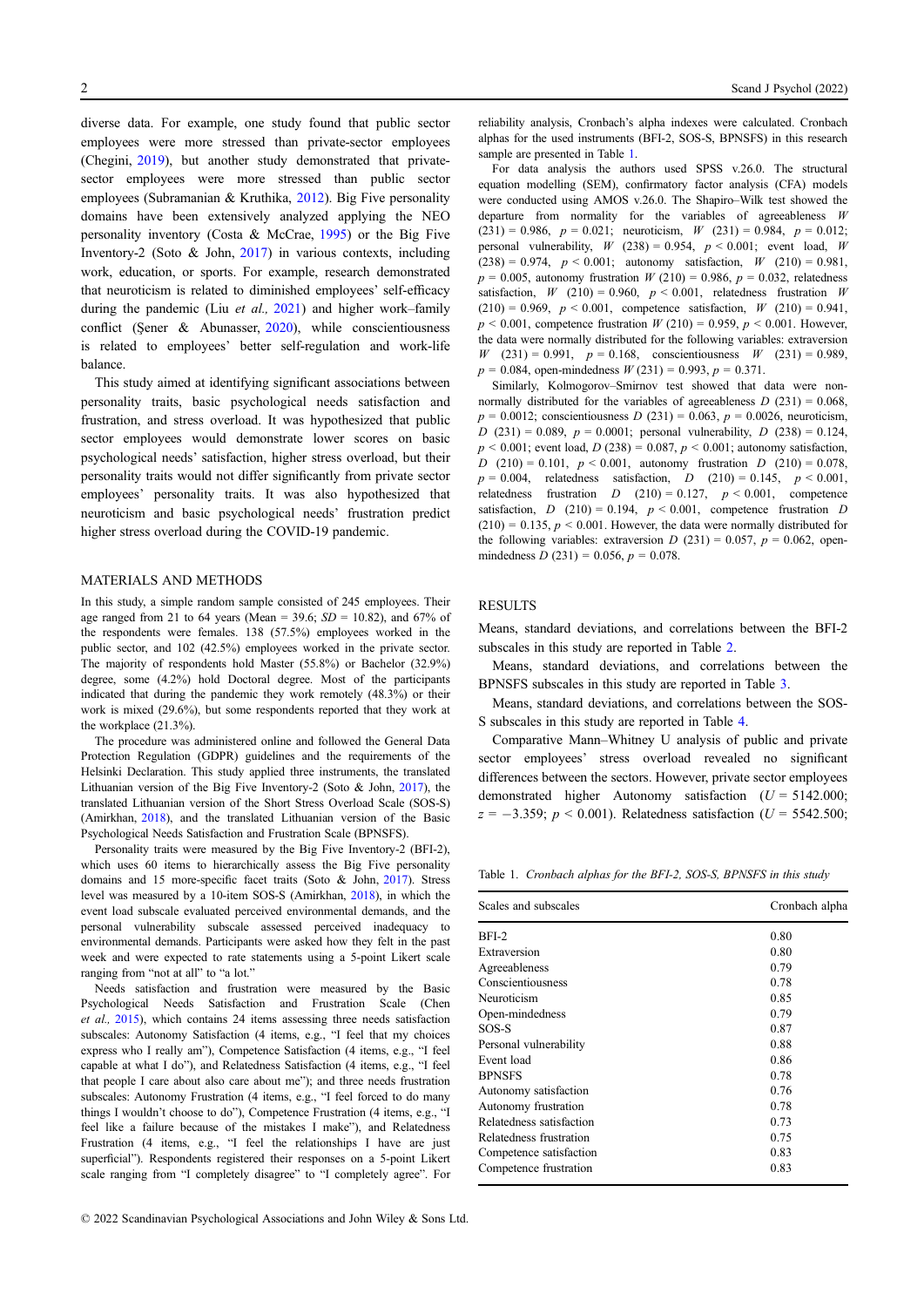<span id="page-2-0"></span>Table 2. BFI-2: descriptive statistics and correlations between the subscales

| BFI-2 subscales   | M    | SD   | Extraversion | Agreeableness | Conscientiousness | Neuroticism |
|-------------------|------|------|--------------|---------------|-------------------|-------------|
| Extraversion      | 3.35 | 0.55 |              |               |                   |             |
| Agreeableness     | 3.65 | 0.50 | 0.749        |               |                   |             |
| Conscientiousness | 3.59 | 0.49 | $0.273**$    | $0.223**$     |                   |             |
| Neuroticism       | 2.91 | 0.59 | $-0.249**$   | $-0.173**$    | $-0.230**$        |             |
| Open-mindedness   | 3.56 | 0.42 | $0.246**$    | $0.169*$      | 0.026             | $-0.088$    |

 $*_{p}$  < 0.05.

Table 3. BPNSFS: descriptive statistics and correlations between the subscales

| <b>BPNSFS</b> subscales       | $\boldsymbol{M}$ | SD   | AS        | AF        | <b>RS</b> | RF        | <b>CS</b> |
|-------------------------------|------------------|------|-----------|-----------|-----------|-----------|-----------|
| Autonomy satisfaction (AS)    | 3.51             | 0.69 |           |           |           |           |           |
| Autonomy frustration (AF)     | 2.91             | 0.82 | $-0.569*$ |           |           |           |           |
| Relatedness satisfaction (RS) | 4.05             | 0.56 | $0.412*$  | $-0.345*$ |           |           |           |
| Relatedness frustration (RF)  | 2.11             | 0.67 | $-0.368*$ | $0.323*$  | $-0.616*$ |           |           |
| Competence satisfaction (CS)  | 3.94             | 0.63 | $0.517*$  | $-0.370*$ | $0.316*$  | $-0.368*$ |           |
| Competence frustration (CF)   | 2.37             | 0.85 | $-0.432*$ | $0.437*$  | $-0.282*$ | $0.436*$  | $-0.600*$ |

 $*_p$  < 0.01.

Table 4. SOS-S: descriptive statistics and correlations between the subscales

| SOS-S subscales        | M    | SD   | Event load |
|------------------------|------|------|------------|
| Personal vulnerability | 2.41 | 0.92 | $0.636*$   |
| Event load             | 3.02 | 1.00 |            |

 $*_{p}$  < 0.001.

 $z = -2.212$ ;  $p = 0.027$ , and Competence satisfaction  $(U = 5331.500; z = -2.033, p = 0.042)$ , while public sector employees demonstrated higher Autonomy frustration employees demonstrated higher Autonomy frustration  $(U = 5909.000; z = -1.962; p = 0.050)$ . Independent samples' T test indicated that public sector employees demonstrated higher scores on Agreeableness  $(t [233] = 2.214; p = 0.028)$  and Conscientiousness (t [235] = 2.511;  $p = 0.013$ ), but no significant differences between public and private sectors were found comparing the scores on Extraversion, Neuroticism, and Open-Mindedness.

Furthermore, the authors conducted a multiple linear regression using event load as the criterion and personality traits as predictors (Table [5](#page-3-0)). A significant regression equation was found  $(F [2.239] = 23.216; p < 0.001)$ , with an  $R^2 = 0.166$ . Predicted event load was equal to  $2.604 + 0.573$  (Neuroticism) plus  $-0.347$ (Conscientiousness) points. Event load increased 0.573 points for each Neuroticism point. Both Neuroticism ( $B = 0.573$ ;  $p \le 0.001$ ) and Conscientiousness  $(B = -0.347, p = 0.006)$  contributed significantly to the model and were significant predictors of stress: event load.

Also, the authors conducted a multiple linear regression using event load as the criterion and basic psychological needs satisfaction and frustration as predictors (Table [6\)](#page-3-0). A significant regression equation was found (F  $[2.239] = 53.841$ ;  $p < 0.001$ ), with an  $R^2 = 0.330$ . Predicted event load was equal to  $0.663 + 0.530$  (Autonomy frustration) plus  $0.530$  (Competence frustration) points. Event load increased 0.530 points for each Autonomy/Competence frustration point. Both Autonomy frustration ( $B = 0.530$ ;  $p < 0.001$ ) and Competence frustration  $(B = 0.530, p \le 0.001)$  contributed significantly to the model and were significant predictors of stress: event load.

Additionally, the authors conducted a multiple linear regression using personal vulnerability as the criterion and personality traits as predictors (Table [7](#page-4-0)). A significant regression equation was found (F  $[2.239] = 47.726$ ;  $p < 0.001$ ), with an  $R^2 = 0.292$ . Predicted personal vulnerability was equal to  $1.378 + 0.723$  (Neuroticism) plus  $-0.307$  (Conscientiousness) points. Personal vulnerability increased 0.723 points for each Neuroticism point. Both Neuroticism ( $B = 0.723$ ;  $p < 0.001$ ) and Conscientiousness  $(B = -0.307; p = 0.003)$  contributed significantly to the model and were significant predictors of personal vulnerability.

Likewise, the authors conducted a multiple linear regression using personal vulnerability as the criterion and basic psychological needs' satisfaction and frustration as predictors (Table [8](#page-4-0)). A significant regression equation was found  $(F)$  $[2.239] = 73.896$ ;  $p < 0.001$ ), with an  $R^2 = 0.404$ . Predicted personal vulnerability was equal to  $0.245 + 0.195$  (Autonomy frustration) plus 0.677 (Competence frustration) points. Personal vulnerability increased 0.677 points for each Competence frustration point. Both Autonomy frustration  $(B = 0.195,$  $p = 0.002$ ) and Competence frustration ( $B = 0.677$ ,  $p \le 0.001$ ) contributed significantly to the model and were significant predictors of personal vulnerability.

Furthermore, the authors applied the SEM and created a model on associations between neuroticism, unsatisfied needs, and stress overload (Fig. [1](#page-5-0)). Findings revealed that the fit of the model with the correlated errors was good,  $X^2 = 22.909$ ;  $df = 19$ ; Normed Fit Index  $(NFI) = 0.975$ ; Tucker-Lewis Index  $(TLI) = 0.990$ ;

 $**_p < 0.01$ .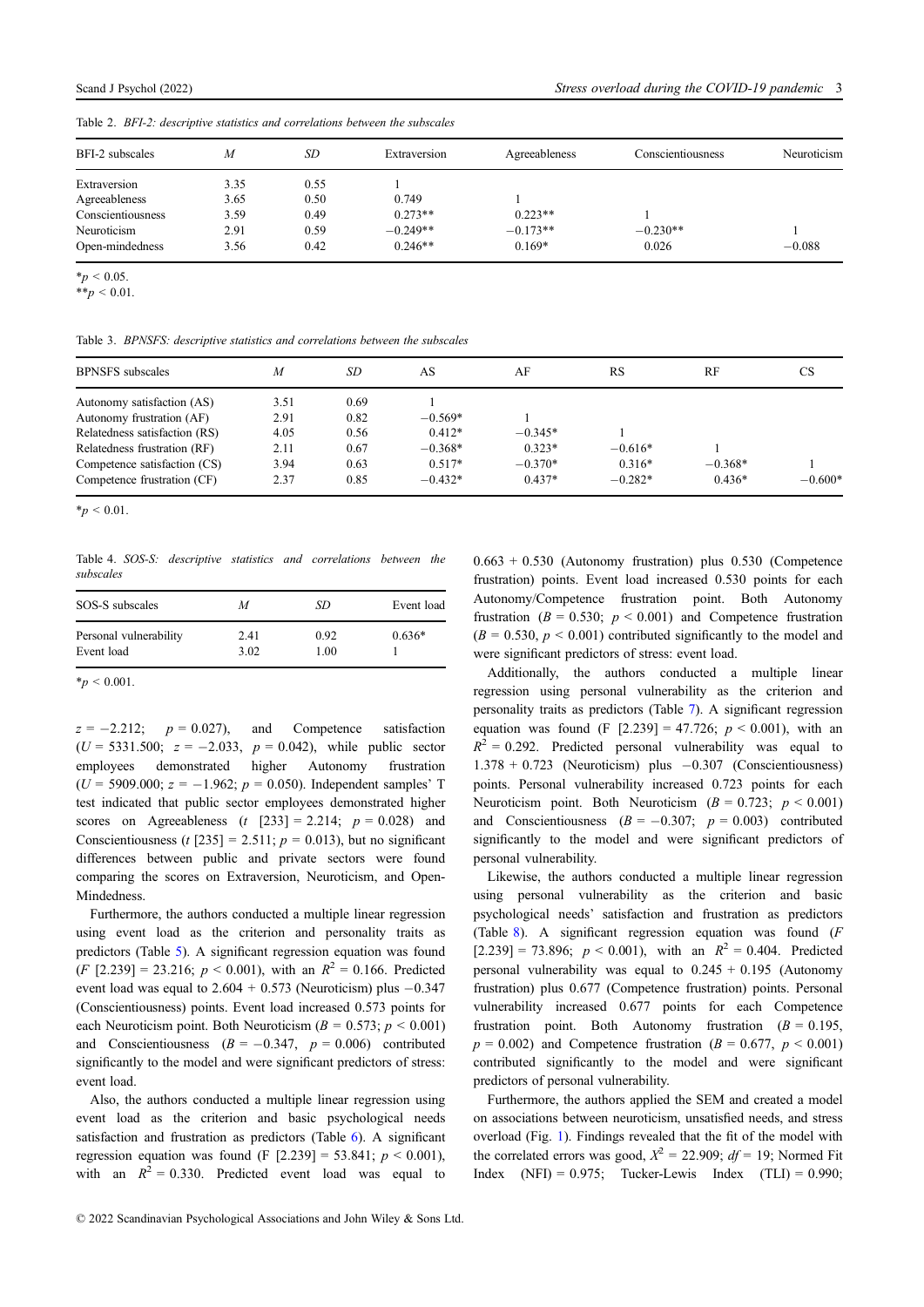|                                                                                                                                   | Unstandardized coefficients |            |                                                                                                                          |                  |              |
|-----------------------------------------------------------------------------------------------------------------------------------|-----------------------------|------------|--------------------------------------------------------------------------------------------------------------------------|------------------|--------------|
| Model                                                                                                                             | B                           | Std. Error | Standardized coefficients<br>Beta                                                                                        | $\boldsymbol{t}$ | Significance |
|                                                                                                                                   |                             |            | A Multiple regression with five predictors: Extraversion, Agreeableness, Conscientiousness, Neuroticism, Open-Mindedness |                  |              |
| Constant                                                                                                                          | 2.222                       | 0.919      |                                                                                                                          | 2.419            | 0.016        |
| Extraversion                                                                                                                      | $-0.007$                    | 0.130      | $-0.004$                                                                                                                 | $-0.054$         | 0.957        |
| Agreeableness                                                                                                                     | 0.123                       | 0.128      | 0.061                                                                                                                    | 0.956            | 0.340        |
| Conscientiousness                                                                                                                 | $-0.348$                    | 0.137      | $-0.169$                                                                                                                 | $-2.547$         | 0.012        |
| Neuroticism                                                                                                                       | 0.635                       | 0.112      | 0.360                                                                                                                    | 5.667            | < 0.001      |
| Open-Mindedness                                                                                                                   | $-0.058$                    | 0.155      | $-0.024$                                                                                                                 | $-0.374$         | 0.709        |
| $R = 0.426$ ; $R^2 = 0.181$ ; Adjusted $R^2 = 0.163$ ; Std. Error of the Estimate = 0.91370;                                      |                             |            |                                                                                                                          |                  |              |
| $F(2.239) = 9.957$ ; $p < 0.001$                                                                                                  |                             |            |                                                                                                                          |                  |              |
| BMultiple regression with two predictors: Conscientiousness, Neuroticism                                                          |                             |            |                                                                                                                          |                  |              |
| Constant                                                                                                                          | 2.604                       | 0.604      |                                                                                                                          | 4.309            | < 0.001      |
| Conscientiousness                                                                                                                 | $-0.347$                    | 0.126      | $-0.170$                                                                                                                 | $-2.768$         | 0.006        |
| Neuroticism                                                                                                                       | 0.573                       | 0.106      | 0.333                                                                                                                    | 5.424            | < 0.001      |
| $R = 0.408$ ; $R^2 = 0.166$ ; Adjusted $R^2 = 0.159$ ; Std. Error of the Estimate = 0.90959;<br>$F(2.239) = 23.216$ ; $p < 0.001$ |                             |            |                                                                                                                          |                  |              |

<span id="page-3-0"></span>Table 5. Multiple regression models, the dependent variable is event load (EL), and the predictors are personality traits

Table 6. Multiple regression models, the dependent variable is event load (EL), and the predictors are basic psychological needs' satisfaction and frustration

|                                                                                                                                                      | Unstandardized coefficients |            |                                           |          |              |
|------------------------------------------------------------------------------------------------------------------------------------------------------|-----------------------------|------------|-------------------------------------------|----------|--------------|
| Model                                                                                                                                                | Β                           | Std. Error | Standardized coefficients<br><b>B</b> eta |          | Significance |
| CMultiple regression with six predictors: Autonomy Satisfaction, Autonomy Frustration, Relatedness Satisfaction, Relatedness Frustration, Competence |                             |            |                                           |          |              |
| Satisfaction, Competence Frustration                                                                                                                 |                             |            |                                           |          |              |
| Constant                                                                                                                                             | $-0.653$                    | 1.103      |                                           | $-0.592$ | 0.555        |
| Autonomy satisfaction                                                                                                                                | 0.143                       | 0.114      | 0.098                                     | 1.249    | 0.213        |
| Autonomy frustration                                                                                                                                 | 0.571                       | 0.092      | 0.453                                     | 6.213    | ${}< 0.001$  |
| Relatedness satisfaction                                                                                                                             | $-0.002$                    | 0.167      | $-0.001$                                  | $-0.014$ | 0.989        |
| Relatedness frustration                                                                                                                              | 0.104                       | 0.143      | 0.059                                     | 0.730    | 0.466        |
| Competence satisfaction                                                                                                                              | 0.079                       | 0.150      | 0.041                                     | 0.527    | 0.599        |
| Competence frustration                                                                                                                               | 0.439                       | 0.123      | 0.278                                     | 3.560    | < 0.001      |
| $R = 0.579$ ; $R^2 = 0.336$ ; Adjusted $R^2 = 0.316$ ; Std. Error of the Estimate = 0.79936; $F(2.239) = 17.097$ ; $p < 0.001$                       |                             |            |                                           |          |              |
| D. Multiple regression with two predictors: Autonomy frustration, Competence frustration                                                             |                             |            |                                           |          |              |
| Constant                                                                                                                                             | 0.663                       | 0.228      |                                           | 2.902    | 0.004        |
| Autonomy frustration                                                                                                                                 | 0.530                       | 0.077      | 0.424                                     | 6.854    | < 0.001      |
| Competence frustration                                                                                                                               | 0.530                       | 0.091      | 0.241                                     | 3.888    | < 0.001      |
| $R = 0.574$ ; $R^2 = 0.330$ ; Adjusted $R^2 = 0.324$ ; Std. Error of the Estimate = 0.80737; $F(2.239) = 53.841$ ; $p < 0.001$                       |                             |            |                                           |          |              |

Comparative Fit Index (CFI) = 0.996; Root Mean Square Error of Approximation (RMSEA) =  $0.029$  [0.000–0.067].  $X^2 = 22.909$ ;  $df = 19$ ; NFI = 0.975; TLI = 0.990; CFI = 0.996; RMSEA =  $0.029$  [0.000-0.067]. The scalar estimates of the model on associations between neuroticism, unsatisfied needs, and stress overload are presented in Table [9.](#page-5-0)

Likewise, the authors created model on associations between conscientiousness, unsatisfied needs, and stress overload (Fig. [2\)](#page-6-0). Findings revealed that the fit of the model with the correlated errors was good,  $X^2 = 26.608$ ;  $df = 19$ ; NFI = 0.969; TLI = 0.978; CFI = 0.991; RMSEA = 0.041 [0.000–0.075].  $X^2 = 26.608$ ;  $df = 19$ ; NFI = 0.969; TLI = 0.978; CFI = 0.991; RMSEA = 0.041 [0.000–0.075]. The scalar estimates of the model on associations between conscientiousness, unsatisfied needs, and stress overload are presented in Table [10.](#page-6-0)

Furthermore, the authors created model on associations between basic psychological needs' satisfaction and four personality traits, namely, Extraversion, Agreeableness, Conscientiousness, and Open-Mindedness (Fig. [3\)](#page-7-0). Findings revealed that the fit of the model was good,  $X^2 = 7.338$ ;  $df = 6$ ; NFI = 0.974; TLI = 0.975; CFI = 0.995; RMSEA = 0.031 [0.000–0.093].  $X^2 = 7.338$ ;  $df = 6$ ;  $NFI = 0.974$ ;  $TLI = 0.975$ ;  $CFI = 0.995$ ;  $RMSEA = 0.031$ [0.000–0.093]. The scalar estimates of the model on associations between basic psychological needs' satisfaction and personality traits are presented in Table [11.](#page-7-0)

#### **DISCUSSION**

This research found no significant differences in stress overload between the sectors which is in line with the previously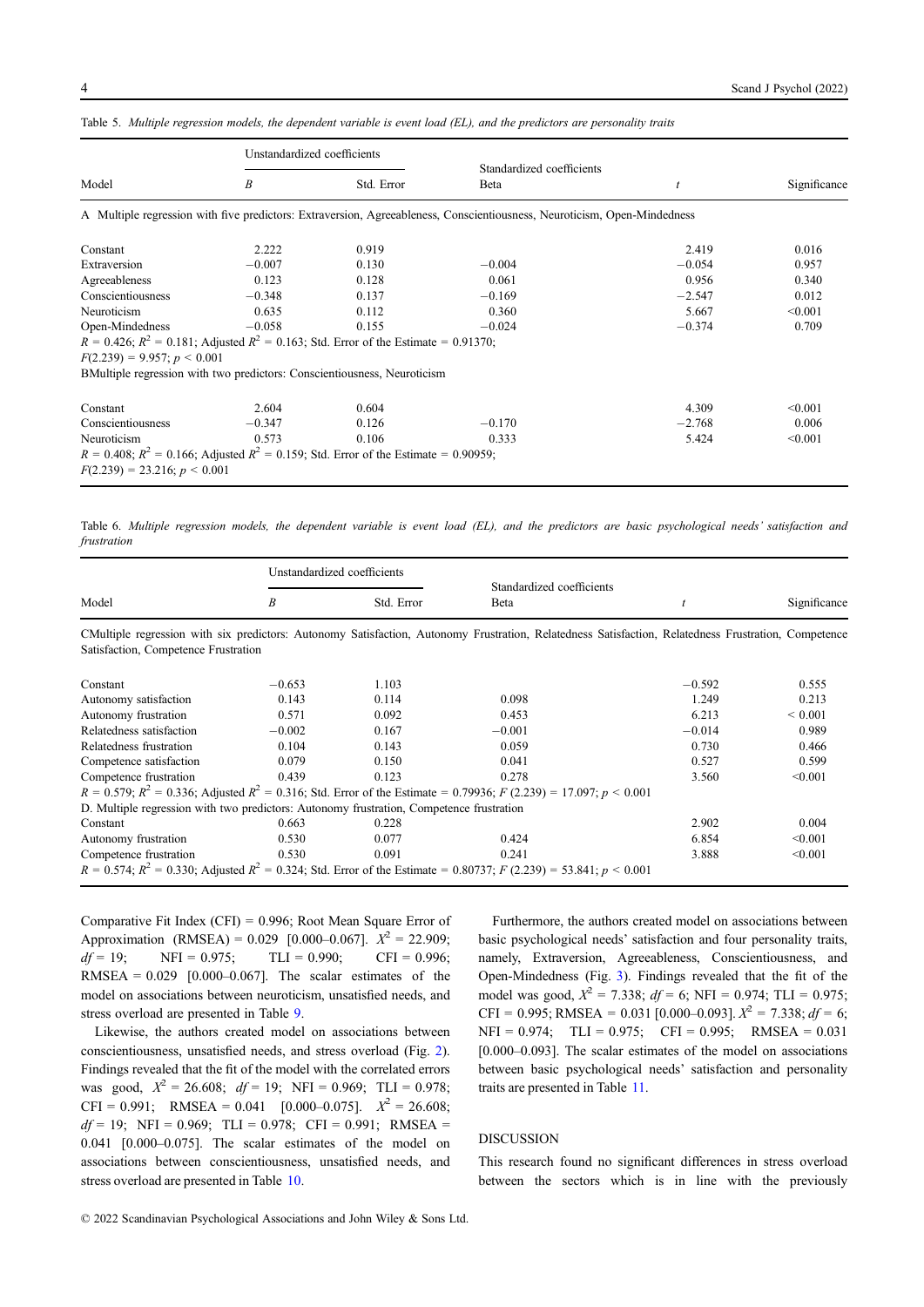|                                                                                              | Unstandardized coefficients |            |                                                                                                                           |          |              |
|----------------------------------------------------------------------------------------------|-----------------------------|------------|---------------------------------------------------------------------------------------------------------------------------|----------|--------------|
|                                                                                              |                             |            | Standardized coefficients                                                                                                 |          |              |
| Model                                                                                        | B                           | Std. error | <b>B</b> eta                                                                                                              |          | Significance |
|                                                                                              |                             |            | E. Multiple regression with five predictors: Extraversion, Agreeableness, Conscientiousness, Neuroticism, Open-Mindedness |          |              |
| Constant                                                                                     | 2.184                       | 0.733      |                                                                                                                           | 2.979    | 0.003        |
| Extraversion                                                                                 | $-0.200$                    | 0.103      | $-0.118$                                                                                                                  | $-1.932$ | 0.055        |
| Agreeableness                                                                                | $-0.015$                    | 0.102      | $-0.009$                                                                                                                  | $-0.151$ | 0.880        |
| Conscientiousness                                                                            | $-0.228$                    | 0.109      | $-0.126$                                                                                                                  | $-2.093$ | 0.037        |
| Neuroticism                                                                                  | 0.735                       | 0.090      | 0.471                                                                                                                     | 8.140    | < 0.001      |
| Open-mindedness                                                                              | $-0.105$                    | 0.123      | $-0.050$                                                                                                                  | $-0.850$ | 0.396        |
| $R = 0.569$ ; $R^2 = 0.323$ ; Adjusted $R^2 = 0.308$ ; Std. Error of the Estimate = 0.72445; |                             |            |                                                                                                                           |          |              |
| $F(2.239) = 21.324$ ; $p < 0.001$                                                            |                             |            |                                                                                                                           |          |              |
| F. Multiple regression with two predictors: Conscientiousness, Neuroticism                   |                             |            |                                                                                                                           |          |              |
| Constant                                                                                     | 1.378                       | 0.492      |                                                                                                                           | 2.800    | 0.006        |
| Conscientiousness                                                                            | $-0.307$                    | 0.102      | $-0.171$                                                                                                                  | $-3.001$ | 0.003        |
| Neuroticism                                                                                  | 0.723                       | 0.086      | 0.476                                                                                                                     | 8.369    | ${}< 0.001$  |
| $R = 0.541$ ; $R^2 = 0.292$ ; Adjusted $R^2 = 0.286$ ; Std. Error of the Estimate = 0.73296; |                             |            |                                                                                                                           |          |              |
| $F(2.239) = 47.726$ ; $p < 0.001$                                                            |                             |            |                                                                                                                           |          |              |

<span id="page-4-0"></span>Table 7. Multiple regression models, the dependent variable is personal vulnerability (PV), and the predictors are personality traits

Table 8. Multiple regression models, the dependent variable is personal vulnerability (PV), and the predictors are basic psychological needs' satisfaction and frustration

|                                                                                          | Unstandardized coefficients |            |                                                                                                                                                        |          |              |
|------------------------------------------------------------------------------------------|-----------------------------|------------|--------------------------------------------------------------------------------------------------------------------------------------------------------|----------|--------------|
| Model                                                                                    | B                           | Std. Error | Standardized coefficients<br>Beta                                                                                                                      |          | Significance |
| Satisfaction, Competence Frustration                                                     |                             |            | G. Multiple regression with six predictors: Autonomy Satisfaction, Autonomy Frustration, Relatedness Satisfaction, Relatedness Frustration, Competence |          |              |
| Constant                                                                                 | 1.154                       | 0.876      |                                                                                                                                                        | 1.316    | 0.190        |
| <b>Autonomy Satisfaction</b>                                                             | 0.021                       | 0.091      | 0.017                                                                                                                                                  | 0.229    | 0.819        |
| <b>Autonomy Frustration</b>                                                              | 0.149                       | 0.073      | 0.140                                                                                                                                                  | 2.048    | 0.042        |
| Relatedness Satisfaction                                                                 | $-0.181$                    | 0.133      | $-0.104$                                                                                                                                               | $-1.362$ | 0.175        |
| Relatedness Frustration                                                                  | 0.084                       | 0.114      | 0.056                                                                                                                                                  | 0.735    | 0.463        |
| Competence Satisfaction                                                                  | $-0.050$                    | 0.120      | $-0.030$                                                                                                                                               | $-0.415$ | 0.678        |
| Competence Frustration                                                                   | 0.649                       | 0.098      | 0.483                                                                                                                                                  | 6.612    | < 0.001      |
|                                                                                          |                             |            | $R = 0.646$ ; $R^2 = 0.417$ ; Adjusted $R^2 = 0.400$ ; Std. Error of the Estimate = 0.63525; F (2.239) = 24.219; p < 0.001                             |          |              |
| H. Multiple regression with two predictors: Autonomy frustration, Competence frustration |                             |            |                                                                                                                                                        |          |              |
| Constant                                                                                 | 0.245                       | 0.187      |                                                                                                                                                        | 1.313    | 0.190        |
| Autonomy frustration                                                                     | 0.195                       | 0.063      | 0.180                                                                                                                                                  | 3.109    | 0.002        |
| Competence frustration                                                                   | 0.677                       | 0.073      | 0.536                                                                                                                                                  | 9.250    | < 0.001      |
|                                                                                          |                             |            | $R = 0.636$ ; $R^2 = 0.404$ ; Adjusted $R^2 = 0.399$ ; Std. Error of the Estimate = 0.64926; F (2.239) = 73.896; p < 0.001                             |          |              |

mentioned results (e.g., Tabassum, [2013](#page-8-0)). Private sector employees demonstrated higher autonomy and relatedness satisfaction, while public sector employees demonstrated higher autonomy frustration. Based on previous research (Baum, Mooney, Robinson, & Solnet, [2020](#page-8-0); Levi, Vashdi, & Vigoda-Gadot, [2020\)](#page-8-0), the authors hypothesized that public sector employees would demonstrate lower scores on basic psychological needs' satisfaction. Moreover, some studies indicated that the quality of interpersonal relationships was better in the private sector than in the public (Szostek, [2020](#page-8-0)), while emotional support during the COVID-19 pandemic were also associated with less stress and burnout (Afulani et al., [2021\)](#page-8-0). This study found that private sector employees demonstrated higher autonomy and relatedness satisfaction, while public sector employees demonstrated higher autonomy frustration. These findings are consistent with the previous studies indicating that the scores of basic psychological needs' satisfaction is significantly higher in the private sector (Sadaf, Aziz, & Anjum, [2019](#page-8-0); Szostek, [2020](#page-8-0)).

© 2022 Scandinavian Psychological Associations and John Wiley & Sons Ltd.

In this study, the public sector employees demonstrated higher scores on agreeableness and conscientiousness, but no significant differences between public and private sectors were found comparing the scores on extraversion, neuroticism, and openmindedness. These results on differences might be related to the research indicating that compared to those in the private sector, civil servants were characterized by more outstanding organizational citizenship (Ingrams, [2020](#page-8-0)), while the results on the absence of significant differences between the private and public sectors employees personality traits are consistent with many studies (Irissappane & Kavitha, [2014\)](#page-8-0). However, these findings partially contradict to some studies indicating that the employees of the private sector demonstrates higher scores on open-mindedness, conscientiousness, neuroticism, and extraversion than employees of the public sector (Luis de Moura, Janes Carneiro, de Lemos Dias, & Silva Oliveira, [2019](#page-8-0)).

In this study, the results of a multiple linear regression indicated that neuroticism and negatively versed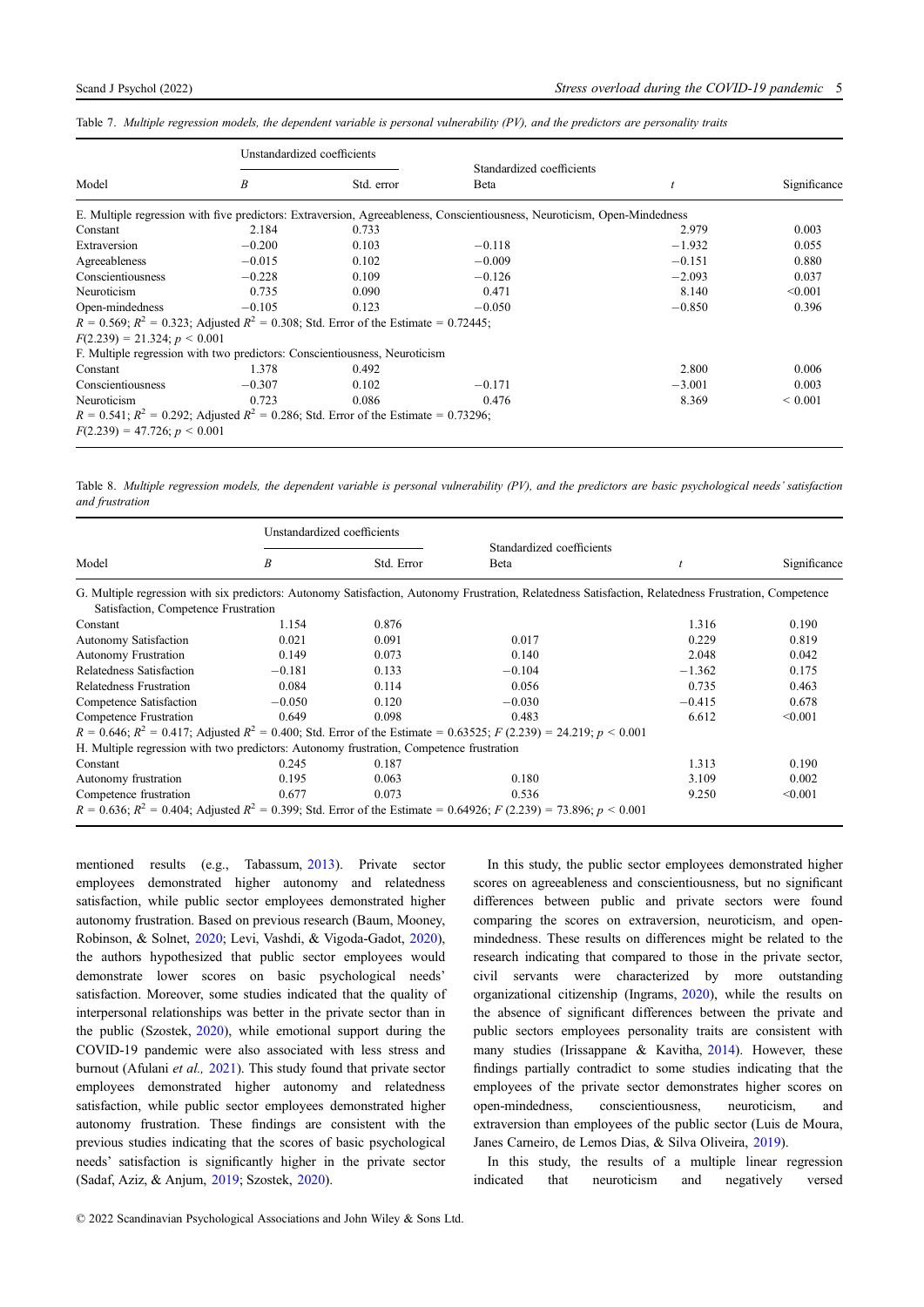<span id="page-5-0"></span>

Fig. 1. Model on associations between neuroticism, unsatisfied needs, and stress overload.

Table 9. Scalar Estimates of the model on associations between neuroticism, unsatisfied needs, and stress overload

| Variables         |                                         |                               | Unstandardized estimates | S.E.  | Standardized estimates |
|-------------------|-----------------------------------------|-------------------------------|--------------------------|-------|------------------------|
| Neuroticism       | $\Rightarrow$                           | Unsatisfied needs             | 0.641                    | 0.062 | 0.667                  |
| Unsatisfied needs | $\Rightarrow$                           | Stress overload               | 1.254                    | 0.107 | 0.815                  |
| Unsatisfied needs | $\Rightarrow$                           | Frustrated competence         | 1.000                    | -     | 0.816                  |
| Unsatisfied needs | $\Rightarrow$                           | Satisfied competence          | $-0.618$                 | 0.055 | $-0.642$               |
| Unsatisfied needs | $\Rightarrow$                           | <b>Frustrated relatedness</b> | 0.586                    | 0.069 | 0.577                  |
| Unsatisfied needs | $\Rightarrow$                           | Satisfied relatedness         | $-0.359$                 | 0.060 | $-0.417$               |
| Unsatisfied needs | $\Rightarrow$                           | Frustrated autonomy           | 0.842                    | 0.097 | 0.585                  |
| Unsatisfied needs | $\Rightarrow$                           | Satisfied autonomy            | $-0.666$                 | 0.080 | $-0.564$               |
| Stress overload   | $\Rightarrow$                           | Personal vulnerability        | 1.000                    |       | 0.968                  |
| Stress overload   | $\Rightarrow$                           | Event load                    | 0.775                    | 0.077 | 0.680                  |
| e1                | $\left\langle \rightarrow\right\rangle$ | e2                            | $-0.123$                 | 0.025 | $-0.335$               |
| e <sub>3</sub>    | $\left\langle \rightarrow\right\rangle$ | e4                            | $-0.109$                 | 0.016 | $-0.521$               |
| e5                | $\left\langle -\right\rangle$           | e6                            | $-0.057$                 | 0.016 | $-0.339$               |
| e1                | $\left\langle -\right\rangle$           | e <sub>5</sub>                | 0.062                    | 0.015 | 0.269                  |
| e1                | $\left\langle -\right\rangle$           | e <sub>3</sub>                | 0.043                    | 0.014 | 0.174                  |
| e3                | $\left\langle -\right\rangle$           | e <sub>5</sub>                | 0.025                    | 0.010 | 0.135                  |
| e7                | $\leftarrow$                            | e2                            | 0.172                    | 0.033 | 0.356                  |

conscientiousness predict stress overload components: event load and personal vulnerability, which complement some previous studies (Liu et al., [2021](#page-8-0)). The authors have found that autonomy frustration and competence frustration predict stress overload: event load and personal vulnerability, which adds to some previous studies (Ahmed et al., [2021](#page-8-0); Chadee et al., [2021;](#page-8-0) Yan et al., [2021\)](#page-8-0). Furthermore, this study identified some significant associations between neuroticism, unsatisfied needs, and stress overload; conscientiousness, unsatisfied needs, and stress overload; basic psychological needs' satisfaction and four personality traits, namely, extraversion, agreeableness, conscientiousness, and open-mindedness. These findings at least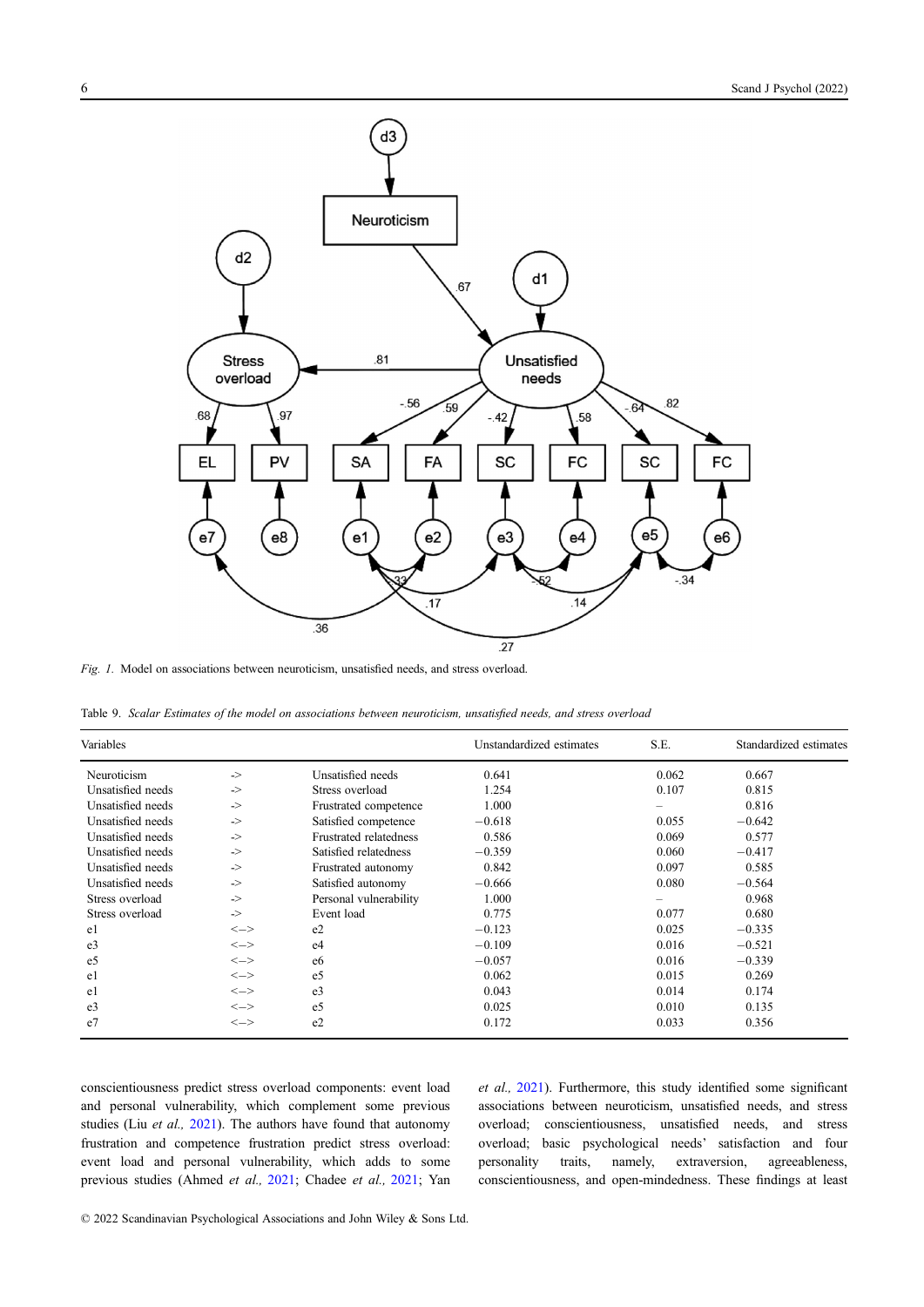<span id="page-6-0"></span>

Fig. 2. Model on associations between conscientiousness, unsatisfied needs, and stress overload.

Table 10. Scalar Estimates of the model on associations between conscientiousness, unsatisfied needs, and stress overload

| Variables         |               |                            | Unstandardized estimates | S.E.  | Standardized estimates |
|-------------------|---------------|----------------------------|--------------------------|-------|------------------------|
| Conscientiousness | $\Rightarrow$ | Unsatisfied needs          | $-0.536$                 | 0.081 | $-0.446$               |
| Unsatisfied needs | $\Rightarrow$ | Stress overload            | 1.165                    | 0.105 | 0.805                  |
| Unsatisfied needs | $\Rightarrow$ | Frustrated competence      | 1.000                    |       | 0.844                  |
| Unsatisfied needs | $\Rightarrow$ | Satisfied competence       | $-0.607$                 | 0.055 | $-0.652$               |
| Unsatisfied needs | ->            | Frustrated relatedness     | 0.579                    | 0.067 | 0.590                  |
| Unsatisfied needs | ->            | Satisfied relatedness      | $-0.348$                 | 0.058 | $-0.419$               |
| Unsatisfied needs | ->            | <b>Frustrated Autonomy</b> | 0.810                    | 0.095 | 0.583                  |
| Unsatisfied needs | ->            | Satisfied Autonomy         | $-0.632$                 | 0.078 | $-0.555$               |
| Stress overload   | ->            | Personal Vulnerability     | 1.000                    |       | 0.947                  |
| Stress overload   | ->            | Event Load                 | 0.806                    | 0.081 | 0.692                  |
| e1                | $\leftarrow$  | e <sub>2</sub>             | $-0.128$                 | 0.026 | $-0.345$               |
| e <sub>3</sub>    | $\leftarrow$  | e <sub>4</sub>             | $-0.108$                 | 0.016 | $-0.520$               |
| e5                | $\leftarrow$  | e6                         | $-0.045$                 | 0.017 | $-0.293$               |
| e1                | $\leftarrow$  | e <sub>5</sub>             | 0.063                    | 0.015 | 0.274                  |
| e1                | $\leftarrow$  | e <sub>3</sub>             | 0.043                    | 0.014 | 0.174                  |
| e <sub>3</sub>    | $\leftarrow$  | e <sub>5</sub>             | 0.026                    | 0.010 | 0.140                  |
| e <sub>7</sub>    | $\leftarrow$  | e2                         | 0.167                    | 0.033 | 0.351                  |

modestly contribute to the extensive studies on associations between needs' satisfaction and personality traits (Montag, Sindermann, Lester, & Davis, [2020](#page-8-0); Nishimura & Suzuki, [2016\)](#page-8-0), associations between stress and need's satisfaction (Chadee et al., [2021](#page-8-0); Yan et al., [2021](#page-8-0)), and associations between stress and personality traits (Liu et al., [2021](#page-8-0)).

### **CONCLUSIONS**

This study found no statistically significant differences between the private and public sector employees in the stress overload, neither event load nor personal vulnerability components. In the study, private sector employees demonstrated higher autonomy and relatedness satisfaction, while public sector employees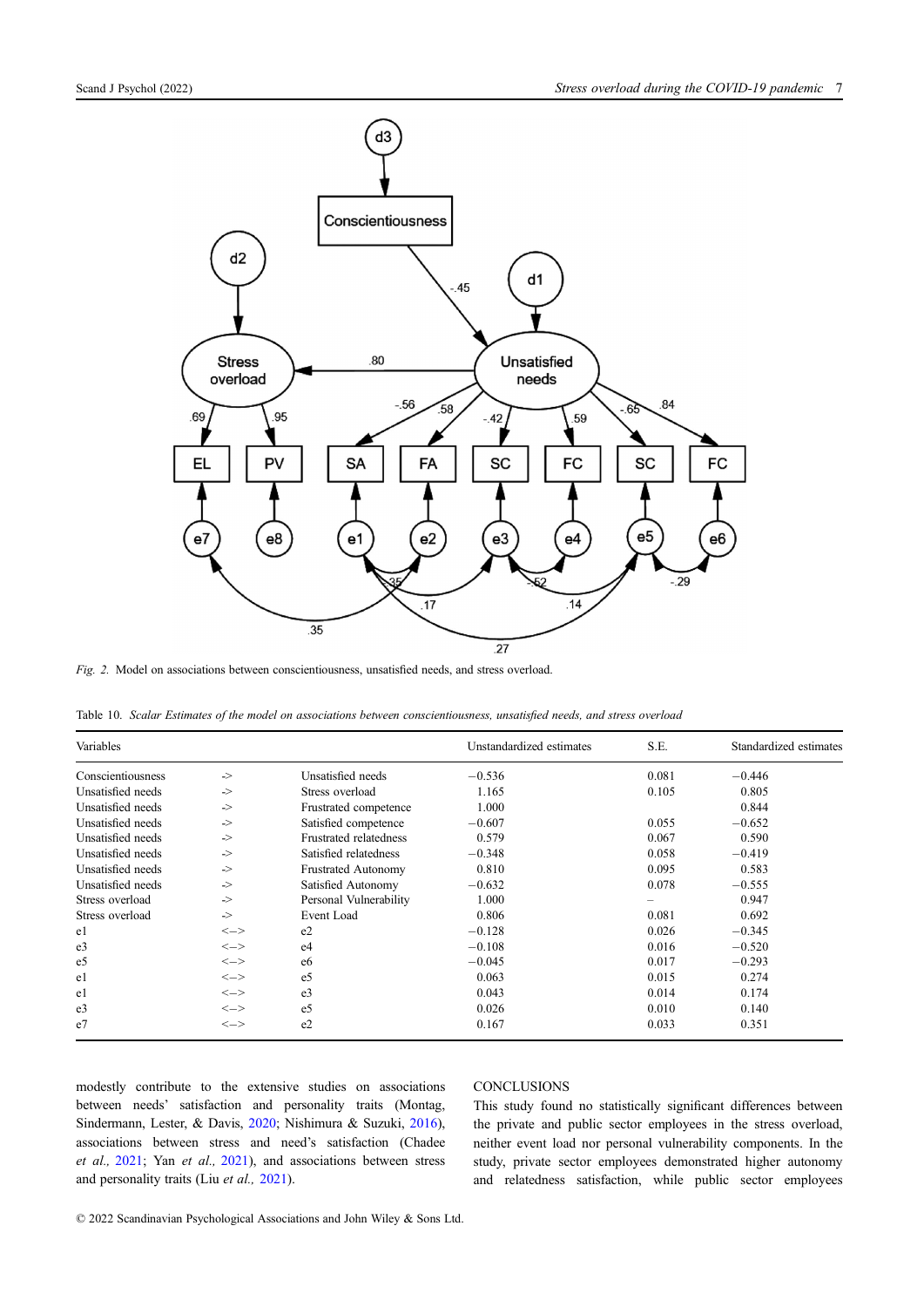<span id="page-7-0"></span>

Fig. 3. Model on associations between competence, autonomy, and relatedness satisfaction and extraversion, agreeableness, conscientiousness, and openmindedness.

Table 11. Scalar Estimates of the model on associations between basic psychological needs' satisfaction and four personality traits

| Variables                |               |                              | Unstandardized estimates | S.E.  | Standardized estimates |
|--------------------------|---------------|------------------------------|--------------------------|-------|------------------------|
| Extraversion             | $\Rightarrow$ | Conscientiousness            | 0.240                    | 0.054 | 0.271                  |
| Extraversion             | $\Rightarrow$ | Open-Mindedness              | 0.188                    | 0.047 | 0.250                  |
| Agreeableness            | $\Rightarrow$ | Conscientiousness            | 0.221                    | 0.060 | 0.225                  |
| Agreeableness            | $\Rightarrow$ | Open-Mindedness              | 0.142                    | 0.052 | 0.170                  |
| Extraversion             | $\Rightarrow$ | Autonomy Satisfaction        | 0.236                    | 0.079 | 0.193                  |
| Conscientiousness        | $\Rightarrow$ | Autonomy Satisfaction        | 0.215                    | 0.086 | 0.155                  |
| Open-mindedness          | $\Rightarrow$ | <b>Autonomy Satisfaction</b> | 0.331                    | 0.101 | 0.203                  |
| Agreeableness            | $\Rightarrow$ | Relatedness Satisfaction     | 0.150                    | 0.058 | 0.151                  |
| Open-mindedness          | $\Rightarrow$ | Relatedness Satisfaction     | 0.131                    | 0.072 | 0.111                  |
| Autonomy satisfaction    | $\Rightarrow$ | Relatedness Satisfaction     | 0.287                    | 0.043 | 0.395                  |
| Extraversion             | $\Rightarrow$ | Competence Satisfaction      | 0.274                    | 0.052 | 0.280                  |
| Conscientiousness        | $\Rightarrow$ | Competence Satisfaction      | 0.129                    | 0.057 | 0.117                  |
| Open-mindedness          | $\Rightarrow$ | Competence Satisfaction      | 0.200                    | 0.069 | 0.154                  |
| Autonomy satisfaction    | $\Rightarrow$ | Competence Satisfaction      | 0.258                    | 0.046 | 0.323                  |
| Relatedness satisfaction | $\Rightarrow$ | Competence Satisfaction      | 0.159                    | 0.061 | 0.145                  |

demonstrated higher autonomy frustration. Furthermore, public sector employees demonstrated higher scores on agreeableness and conscientiousness, but no significant differences between public and private sectors were found comparing the scores on extraversion, neuroticism, and open-mindedness.

In this study, neuroticism and negatively versed conscientiousness predicted stress overload, both event load and personal vulnerability. Neuroticism and negatively versed conscientiousness predicted unsatisfied needs which predicted stress overload, while satisfied needs related to extraversion, agreeableness, conscientiousness, and open-mindedness. The SEM identified some significant associations between neuroticism, unsatisfied needs, and stress overload; conscientiousness, unsatisfied needs, and stress overload; basic psychological needs' satisfaction and four personality traits, namely, extraversion, agreeableness, conscientiousness, and open-mindedness.

## CONFLICT OF INTEREST

None.

#### DATA AVAILABILITY STATEMENT

Data available on request from the authors.

© 2022 Scandinavian Psychological Associations and John Wiley & Sons Ltd.